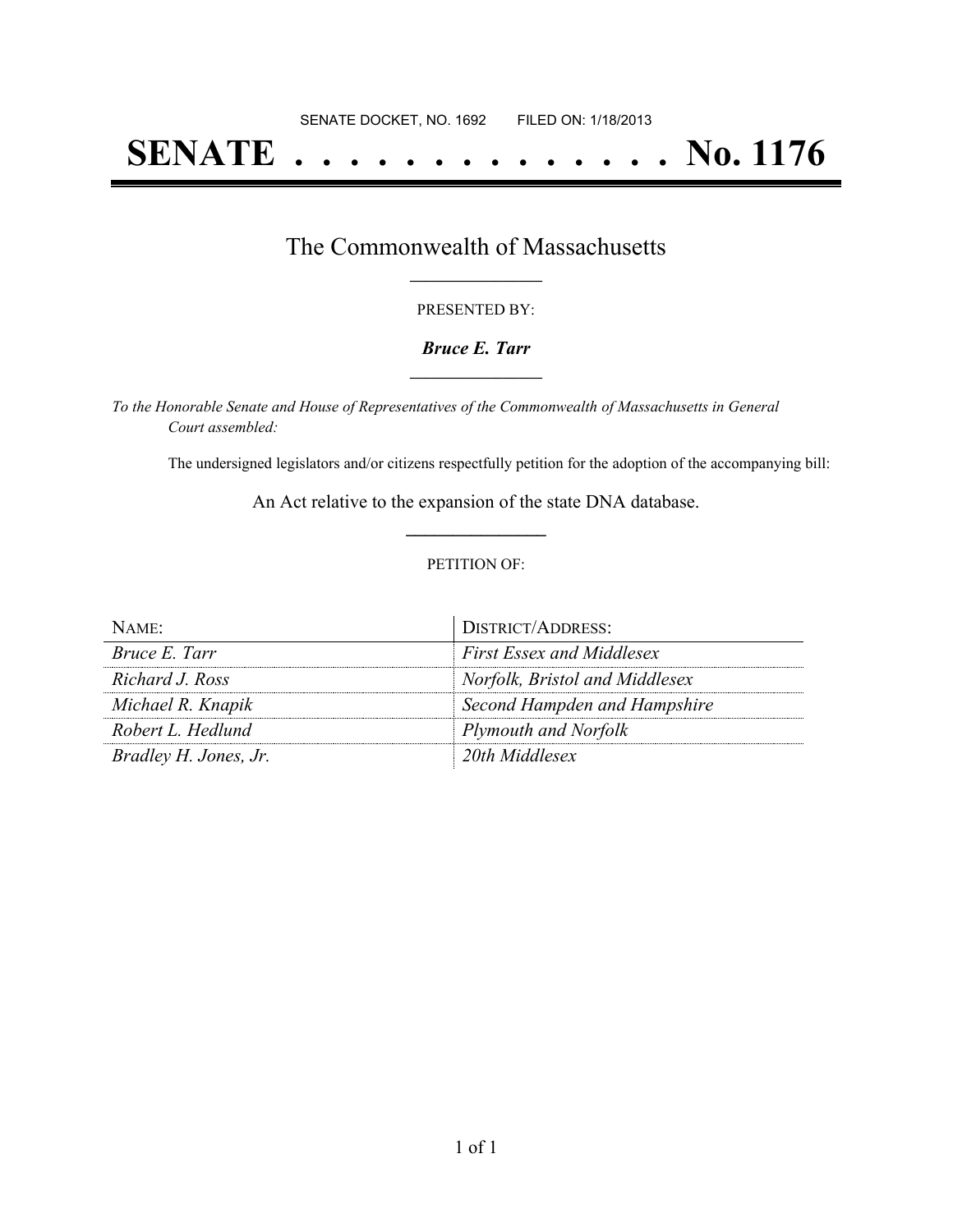## SENATE DOCKET, NO. 1692 FILED ON: 1/18/2013 **SENATE . . . . . . . . . . . . . . No. 1176**

By Mr. Tarr, a petition (accompanied by bill, Senate, No. 1176) of Bruce E. Tarr, Richard J. Ross, Michael R. Knapik, Robert L. Hedlund and other members of the General Court for legislation to expand the state DNA database. Public Safety and Homeland Security.

## The Commonwealth of Massachusetts

**\_\_\_\_\_\_\_\_\_\_\_\_\_\_\_ In the Year Two Thousand Thirteen \_\_\_\_\_\_\_\_\_\_\_\_\_\_\_**

An Act relative to the expansion of the state DNA database.

Be it enacted by the Senate and House of Representatives in General Court assembled, and by the authority *of the same, as follows:*

 SECTION 1. Section 3 of chapter 22E of the General Laws, as appearing in the 2010 official edition, is hereby amended by striking the text thereof, and inserting in place thereof following: -

 (a) Any person who is convicted of an offense that is punishable by imprisonment in the state prison and any person adjudicated a youthful offender by reason of an offense that would be punishable by imprisonment in the state prison if committed by an adult shall submit a DNA sample to the department.

 (b) Any person who is arrested by virtue of process, or is taken into custody by an officer and charged with the commission of: (i) an offense listed in clause (i) of subsection (b) of section 25 of chapter 279; or (ii) section 17 or section 18 of chapter 266, and who upon arrest has been arraigned pursuant to the applicable court rules under the Massachusetts Rules of Criminal Procedure, shall submit a DNA sample to the department.

 (c) The trial court and probation department shall work in conjunction with the director to establish and implement a system for the electronic notification to the department whenever a person is required to submit a DNA sample under this section. The sample shall be collected by a person authorized under section 4 of this chapter subsequent to arraignment, in accordance with regulations or procedures established by the director. The results of such sample shall be made part of the state DNA database.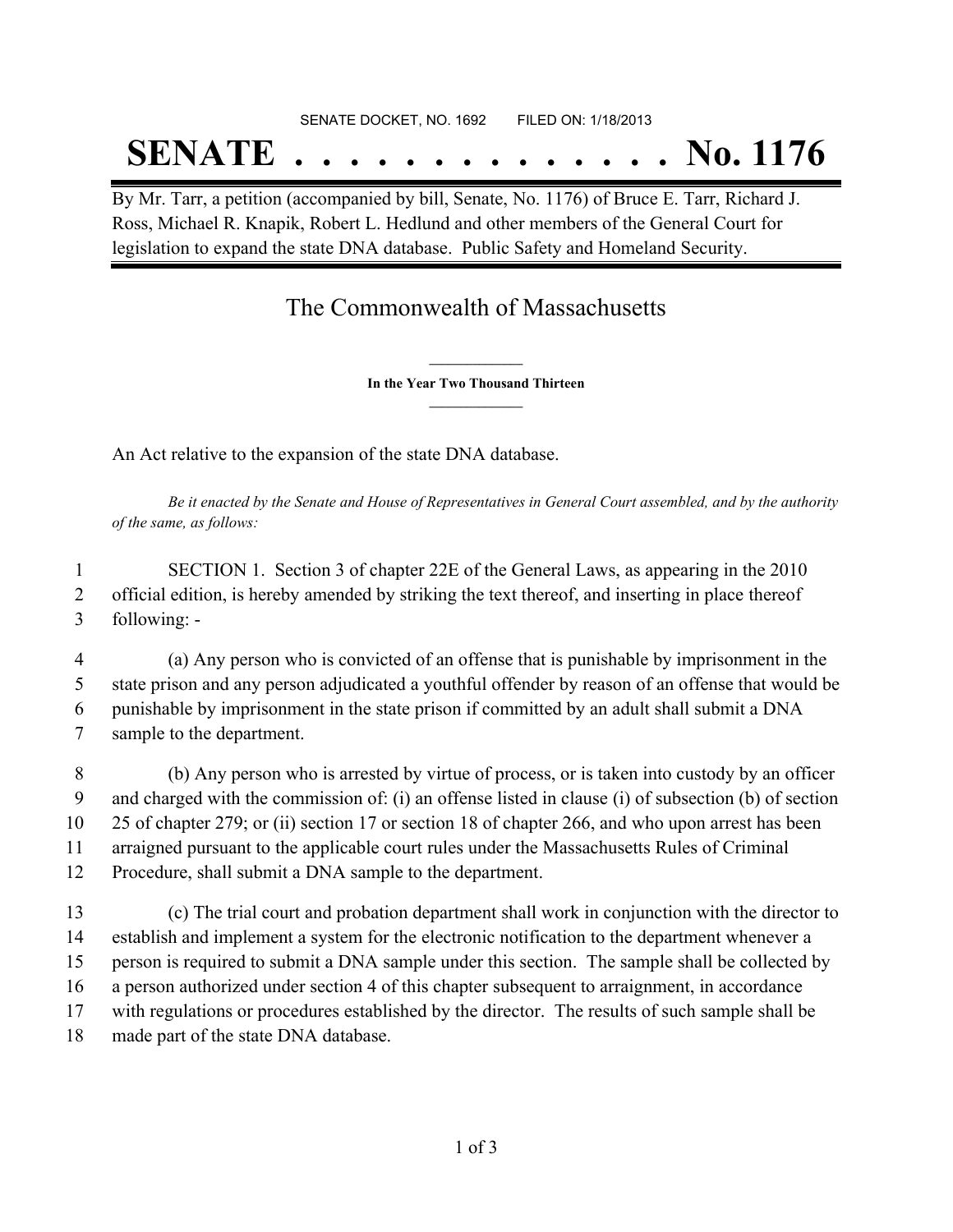- SECTION 2. Section 11 of chapter 22E of the General Laws, as appearing in the 2010 Official Edition, as amended by chapter 192 of the acts of 2012, is hereby amended by striking the text thereof and inserting in place thereof the following:-
- Any person required to provide a DNA sample pursuant to this chapter and who fails to provide such DNA sample shall be subject to punishment by a fine of not more than \$2,000 or imprisonment in a jail or house of correction for not more than six months, or both.
- SECTION 3. Section 12 of chapter 22E of the General Laws, as appearing in the 2010 offical edition, is hereby amended, in line 6, by striking out the figure "\$1,000" and inserting in its place thereof the folllowing figure:- "\$2,000"; and
- further, in line 7, by striking out the words "six months" and inserting in place thereof the folllowing:- 1 year.
- SECTION 4. Section 13 of chapter 22E of the General Laws, as appearing in the 2010 offical edition, is hereby amended by striking, in line 4, the figure "\$1,000" and inserting in its place thereof the folllowing:- "\$2,000"; and further, in line 5, by striking the words "six
- months" and inserting in place thereof the folllowing:- 1 year.
- SECTION 5. Section 15 of chapter 22E of the General Laws, as appearing in the 2010 offical edition, is hereby amended by adding the following subsections:-
- (b) The department shall destroy the DNA sample and any records of a person related to the sample that were taken in connection with a particular alleged designated crime if the sample was collected post-arraignment under subsection (b) of section 3, and any of the following occurs: the felony charge which required the DNA sample is downgraded to a misdemeanor by the prosecuting attorney upon a plea agreement or the person is convicted of a lesser offense that is a misdemeanor other than one constituting abuse as defined in section 1 of chapter 209A or a sex offense for which registration is required pursuant to sections 178C to 178P of chapter 6; (ii) the person is acquitted after a trial of the charges which required the taking of the DNA sample; or (iii) the charges which required the taking of the DNA sample are dismissed by either the court or the state after arraignment unless good cause is shown why the sample should not be destroyed.
- (c) If the person has more than one entry in the state DNA database, CODIS, or the state DNA data bank, only the entry related to the dismissed case shall be deleted.
- (d) The trial court and probation department shall work in conjunction with the director to establish and implement a system for the electronic notification to the department whenever a DNA sample is required to be destroyed pursuant to this section. The department shall notify the person upon destroying the DNA sample and completing its responsibilities under this subsection.